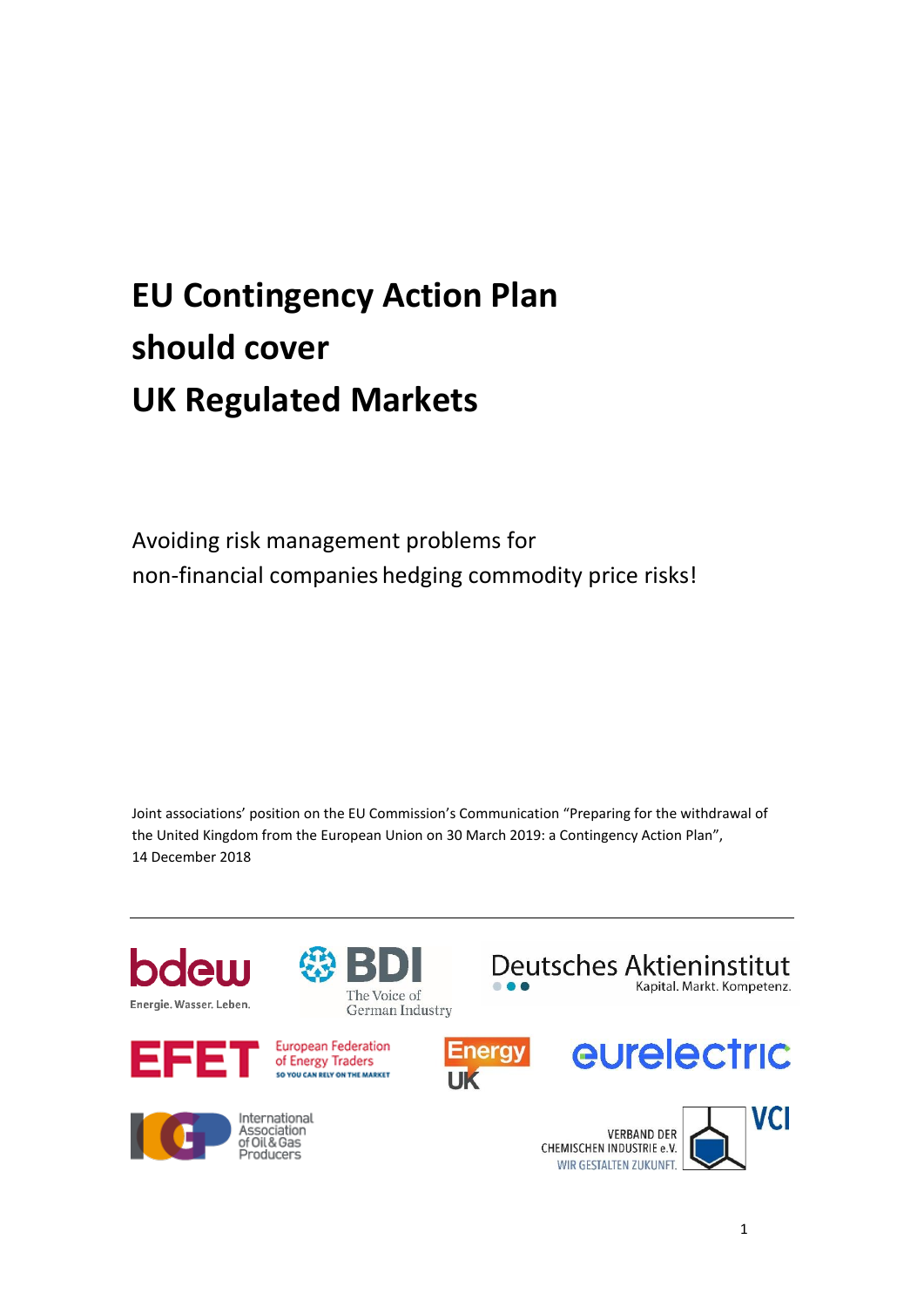## **EU Contingency Action Plan should cover UK Regulated Markets**

The associations<sup>1</sup> urge the EU Commission to take all actions to avoid major cliff-edge effects in the event of a no-deal Brexit by guaranteeing functioning and effective financial markets, including commodity derivatives markets. This is of uppermost importance because of the reliance of real-economy firms on liquid commodity trading markets to effectively hedge their commodity price risks. In a no-deal Brexit scenario, it is important to recognise not only UK Central Counterparties (CCPs) as equivalent to those located in the EU but it is essential that the EU Commission publishes as soon as possible a temporary equivalence determination for UK Regulated Markets and, in turn, procure that ESMA confirms that these UK Regulated Markets are recognised under EMIR.

Therefore, we welcome very much the EU Commission's Communication of 13 November 2018 on Brexit Preparedeness. As regards financial services the EU Commisison states that it will soon adopt temporary equivalence decisions in order to ensure that there will be no disruption in central clearing and in depositaries services (CSDs). 2

This is an important and helpful EU decision but we wish to raise a concern that the EU Commission's Communication makes no reference to the following plight of UK Regulated Markets (Exchanges): The Communication covers explicitly only UK CCPs and CSDs and this raises legal uncertainty on how and when the EU will recognise UK Regulated Markets (Exchanges) under EMIR as equivalent to those located in the EU. If the EU Commission does not take this action, this would cause significant problems for EU non-financial companies, including EU real-economy firms, who currently use UK Regulated Markets. They are essential for these firms as they host trading in commodities to a global audience including certain commodities that are not or are little traded on EU27 venues, including metal, oil, coal and gas.

A failure to recognise the equivalence of UK Regulated Markets is a risk for EU non-financial firms in a no-deal Brexit scenario because UK trading venues will become 3<sup>rd</sup> country venues.

**.** 

<sup>&</sup>lt;sup>1</sup> Bundesverband der Deutschen Industrie, Bundesverband der Energie- und Wasserwirtschaft, Deutsches Aktieninstitut, EFET, Energy UK, Eurelectric, International Association of Oil & Gas Producers, Verband der Chemischen Industrie.

<sup>&</sup>lt;sup>2</sup> See: European Commission Communication dated 13 November 2018 "Preparing for the withdrawal of the United Kingdom from the European Union on 30 March 2019: a Contingency Action Plan".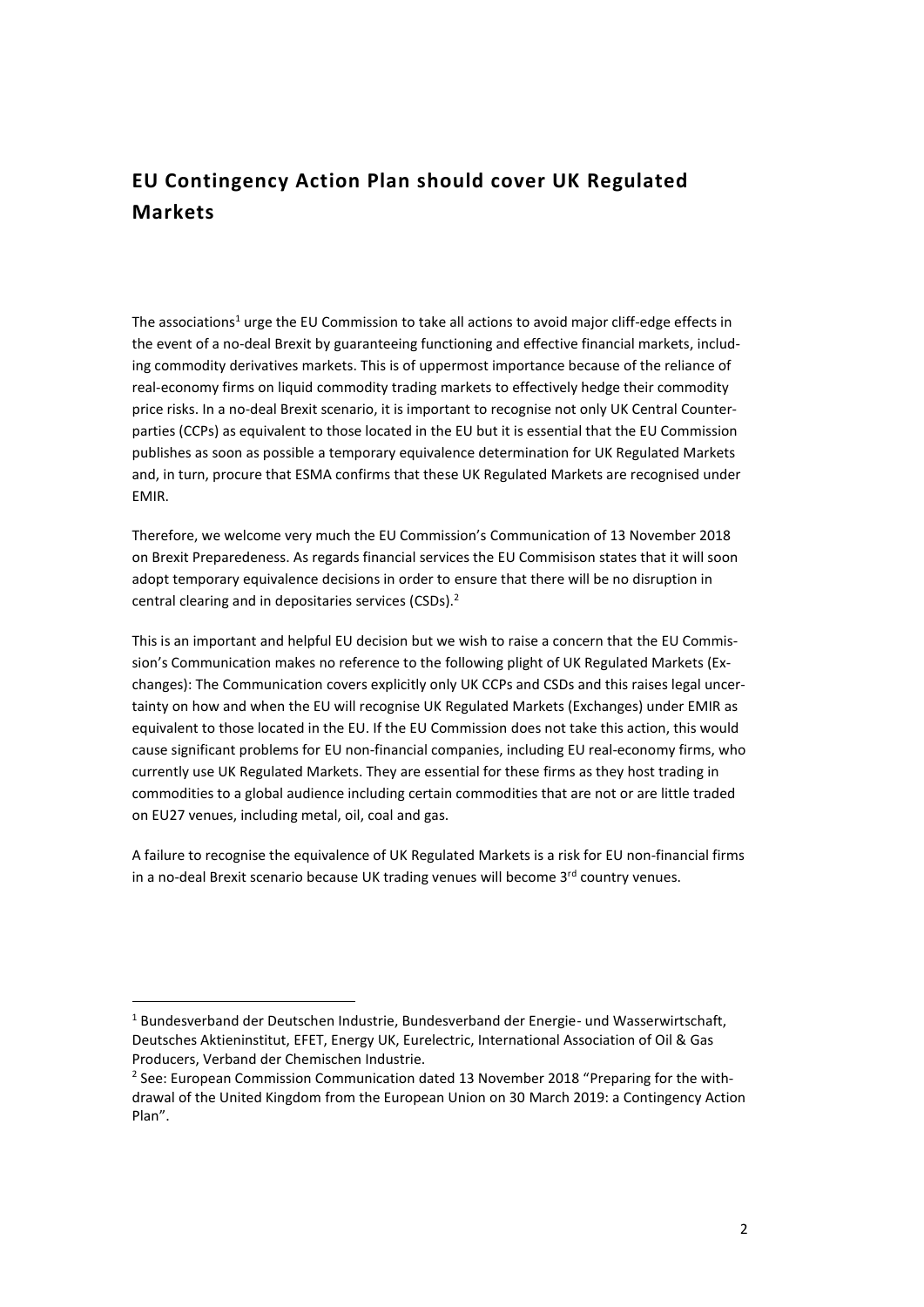This inaction by EU authorities could trigger numerous additional burdensome obligations for EU non-financial firms under EMIR because derivatives that were categorised as Exchange Traded Derivatives ("ETDs") before Brexit, will be re-categorised as OTC derivatives ("OTCDs") after Brexit, when they will be traded over these inequivalent UK trading venues.<sup>3</sup>

We strongly urge the EU Commission to provide legal certainty and publish as soon as possible a temporary equivalence determination for UK Regulated Markets and, in turn, procure that ESMA confirms that these UK Regulated Markets, in particular UK commodity exchanges, are recognised under EMIR. If UK Regulated Markets would be deemed equivalent to EU Regulated Markets under EMIR, then the material adverse impact on EU non-financial firms caused by the recategorisation of ETDs as OTCDs under EMIR could be avoided. Otherwise this re-categorisation of ETDs will cause a material adverse cliff-edge effect for EU non-financial companies, as it affects under EMIR (a) the determination of whether a non-financial firms exceeds the mandatory clearing threshold, (b) the scope of instruments that are subject to the mandatory clearing obligation, (c) the scope of instruments that are subject to the risk mitigation requirements, including mandatory collateralisation and (d) the way in which trades in these instruments are reported operationally.

EU non-financial companies that use commodity derivatives markets mainly or exclusively for risk management purposes qualify as NFC- and, consequently, they are not subject to mandatory clearing or collateralisation requirements under EMIR. In this respect, it is imperative that the gross notional value of transactions per class of OTC derivatives, which do not serve a hedging purpose, is below the EMIR clearing thresholds. This regulatory approach allows non-financial firms to use commodity derivatives markets for risk management purposes and to perform trading activities. Such a possibility has been introduced to increase liquidity in these markets in order to enable companies from all sectors to hedge their commodity price risks efficiently and economically.

A failure to recognise the equivalence of UK Regulated Markets would automatically lead to a recategorisation of UK ETDs as OTCDs under EMIR and could force EU non-financial companies to reduce or stop their trading activities or/and to relocate parts to an EEA or recognised 3<sup>rd</sup> country trading venue (if possible). They could otherwise breach the clearing threshold in one asset class (e.g., commodities) and thus become NFC+ under the current EMIR legislation, and being subject to a mandatory clearing and collateralisation obligation for all asset classes (commodities, FX, IR) across the entire coporate group.

1

<sup>&</sup>lt;sup>3</sup> See: European Commission Notice to Stakeholders dated 8 February 2018 on "Withdrawal of the United Kingdom and EU rules in the field of post-trade financial services".